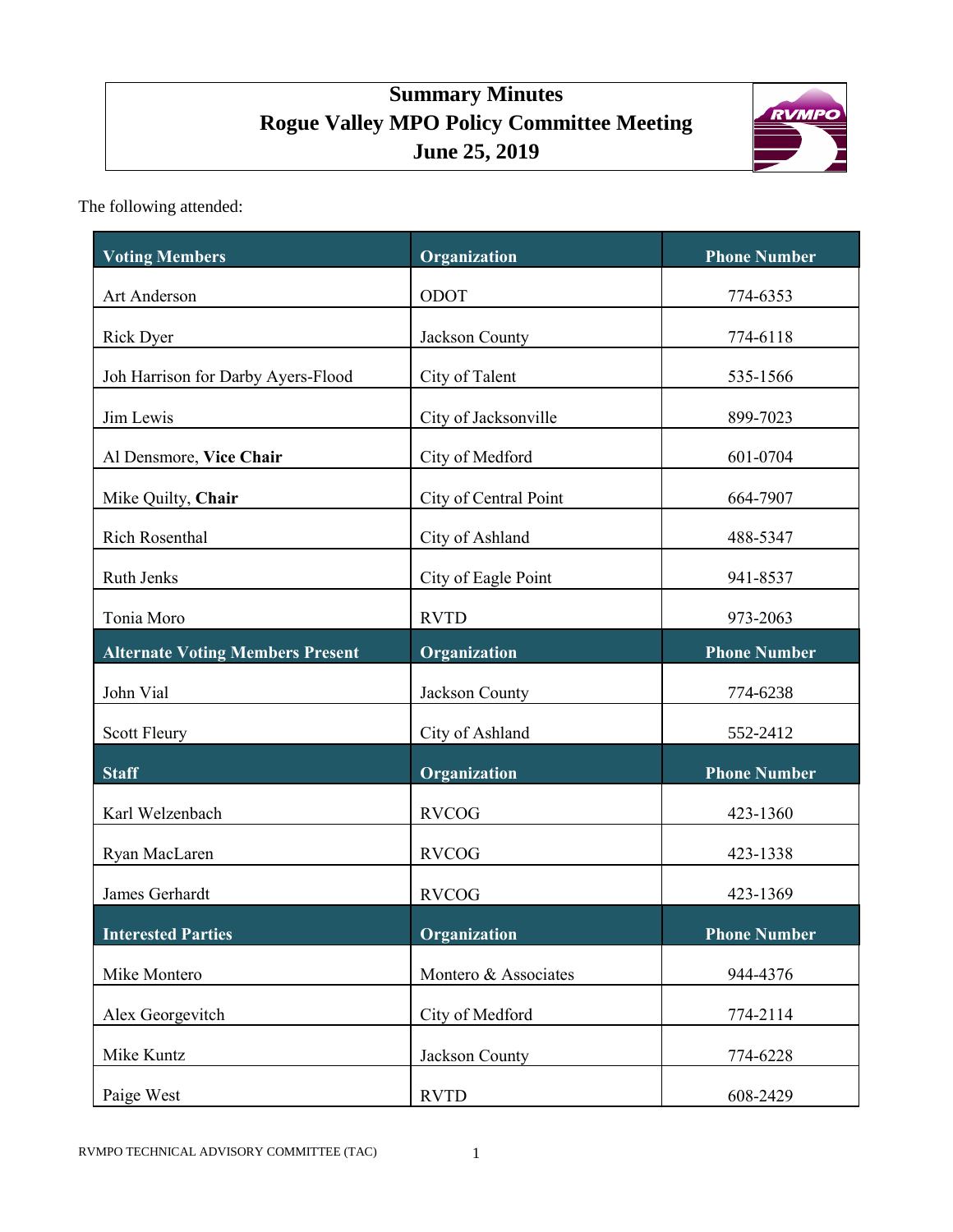| Shandell Clark | Jackson County          | 774-6519 |
|----------------|-------------------------|----------|
| Carol Voisin   | <b>Ashland Resident</b> |          |
| Craig Anderson |                         |          |
| S R Hall       | <b>Ashland Resident</b> |          |

### [RVMPO Policy Committee](https://rvmpo.org/images/committees/policy-committee/2019/Agenda_Packets/Combined_Amended%202019-06-25_RVMPO%20PolComm%20Agenda.pdf) June 25, 2019 Agenda Packet

Full meeting recording: 2019-06-25 [RVMPO Policy Committee Meeting Audio](https://rvmpo.org/images/committees/policy-committee/2019/Audio_Files/20190625_RVMPO%20PolComm_AudacityFinal.mp3)

### 1. **Call to Order / Introductions / Review Agenda** 00:00–01:45

2:04 p.m. | *Quorum*: Ashland, Central Point, Eagle Point, Medford, Jacksonville, Jackson County, ODOT, RVTD

### **2. Review / Approve Minutes** 01:46–02:11

**01:51** | *Jim Lewis moved to approve the May 28, 2019 policy committee meeting minutes as presented. Seconded by Rich Rosenthal.*

*No further discussion.* 

*Motion carried unanimously by voice vote.*

Agenda Item #6—Public Comment—was moved up to become Agenda Item #3.

### **3. Public Comment** 02:12–08:45

- 1.) Carol Voisin, City of Ashland resident and former City Councilor
	- The City of Ashland, Transportation Commission as well as City of Ashland residents previously spoke out about issues of withdrawing the East Nevada Street Bridge project from the CIP list.
	- Many in Ashland (residents, councilors, commission members) are still interested in pursuing a bicycle/pedestrian bridge at East Nevada Street and ask that funding tied to the issue receive a delayed final decision.
	- Supportive of delaying funding for Independent Way-Washington Street to Tolman Creek Road project to address safety issues that could result without a median on Ashland Street.
	- The Ashland City Councilors and Transportation Commission need more time to understand the projects and issues mentioned before funding decisions are made as well as time for further discussions regarding a bicycle/pedestrian bridge for East Nevada Street.
	- Public Comment Submission, [PDF Link](https://rvmpo.org/images/committees/policy-committee/2019/Minutes/20190625_PublicCommentSubmission_RVMPO_AshlandProject.pdf)
- 2.) Craig Anderson

Issues of Concern: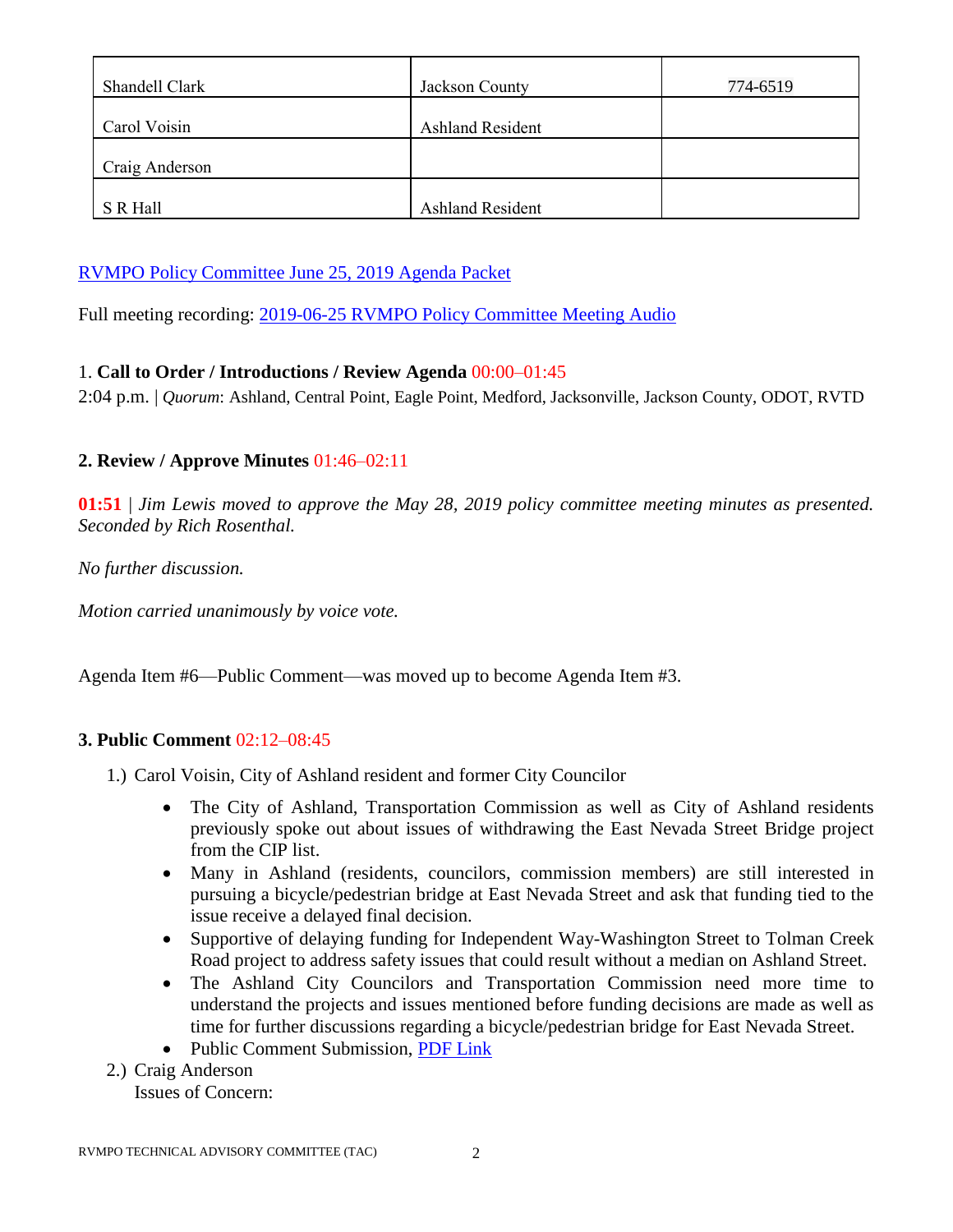- The process followed for bringing the Independent Way/Washing Street project to the RVMPO Policy Committee after the TAC unanimously recommended the medians be a condition of the project—the recommendation was not discussed with the policy committee.
- The City of Ashland approved a development that is contingent upon access at Washington Street and left turns in and out of Washington Street. ODOT reviewed the project application and made no comment regarding the medians.
- The Washington Street project is entirely based upon the medians being built and is in the Ashland TSP.
- A project based on safety improvements cannot be honestly built without them and building this project without the medians is fraud.
- The City of Ashland never adopted the IAMP because of the medians and not wanting to build them. Constructing the medians would have tremendous impact on the businesses in the area. If the City doesn't want to build the medians, they should not receive the money that was specifically for the medians.
- The trust placed in the city councilors and governments officials that are responsible for bringing these types of issues forward has been tremendously jeopardized and under minded through the process followed by RVCOG staff.

3.) Public Comment by S. Hall submitted post-meeting (7/8/19), [PDF Link](https://rvmpo.org/images/committees/policy-committee/2019/Minutes/20190625_RVMPO_letter_SRHall.pdf)

Please see Page 5 of the Minutes for the full public comment submission.

## *Public Hearing*

#### **4. Amendment to the 2018–2021 RVMPO Transportation Improvement Program (TIP)**  08:46–15:35

The Chair read the public hearing procedures and public comment rules.

Staff provided background on the TIP amendments.

The Chair opened the hearing to public comment. No public comment was made. The hearing was closed.

**14:47** | *Rich Rosenthal moved to approve the 2018–2021 TIP amendment, North Couplet Pedestrian Crossing (Phoenix), as presented. Seconded by Jim Lewis.*

*No further discussion.*

*Motion carried unanimously by voice vote.*

### *Action Items*

#### **5. Discussion and Resolution of the Washington St. Extension** 15:36–43:39

Correction: Additional money for the cost of the median in Ashland was \$30,000 not \$35,000 as stated in the agenda item's background.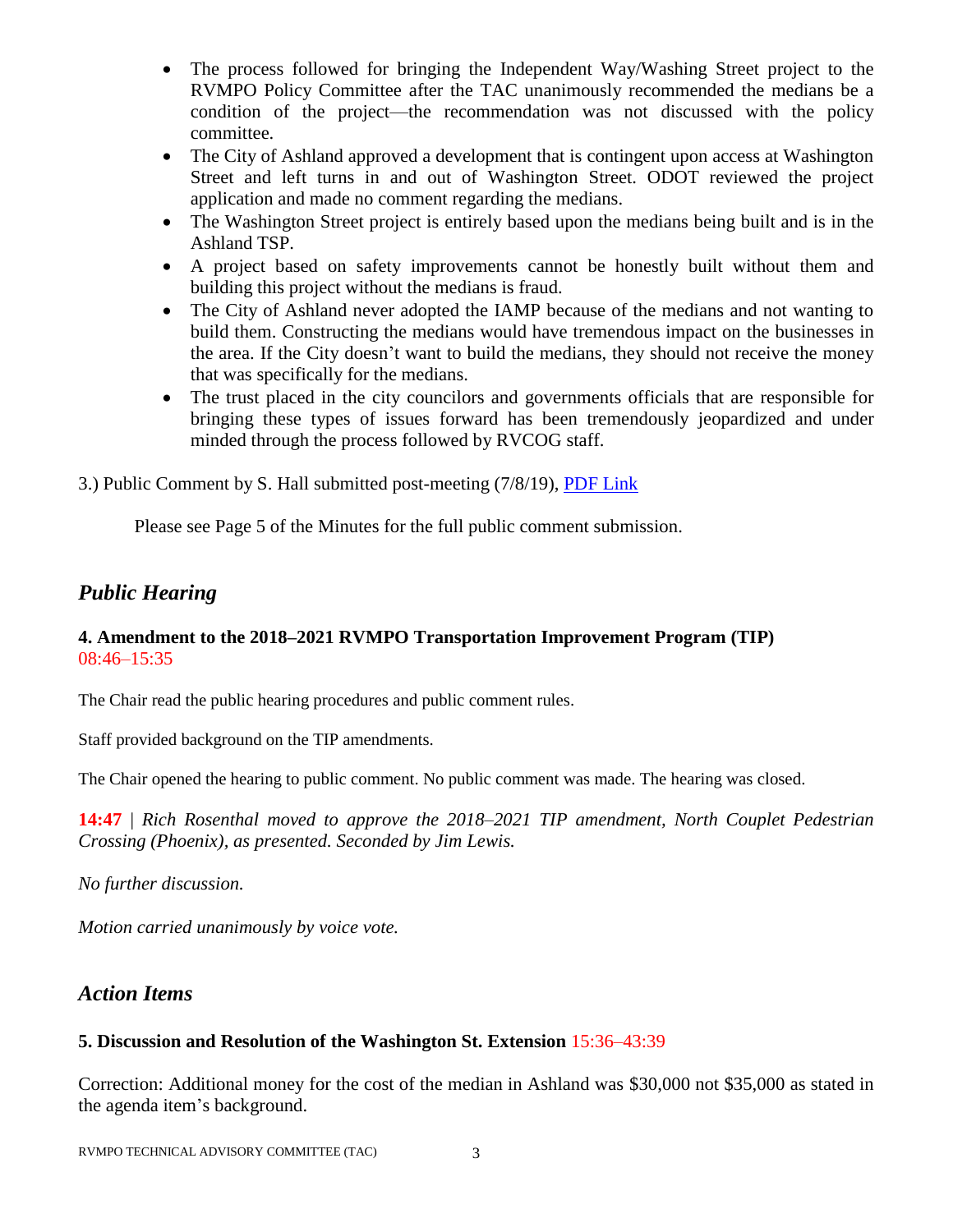**36:53** | *Rich Rosenthal moved that the Policy Committee reapprove the Washington Street Extension to Tolman Creek Road to include the appropriate traffic controls in leu of a median. Seconded by Al Densmore.*

With the funds dedicated for the median to be spent on traffic controls to reduce the potential for left *turning movement from Washington Street onto Ashland Street.* 

*Tonia Moro abstained.* 

*The motion carried by a majority "Aye" voice vote.*

**6. Review and Authorization for the Chair to Sign Letter of Support for the City of Medford's BUILD Grant Application** 43:40–47:55

**47:07** | *Jim Lewis moved to authorize the Chair of the RVMPO Policy Committee to sign a letter of support for City of Medford's BUILD grant application for the "Mega-Corridor" Project. Seconded by John Harrison.*

*No further discussion.*

*Motion carried unanimously by voice vote.*

### *Discussion Items*

Public Comment Agenda Item was moved to become item #3.

### *Regular Updates*

### **8. RVMPO Planning Update** 47:56–49:30

**9. Other Business / Local Business** 49:31–53:09

### **10. Adjournment**

2:57 p.m.

*Scheduled Meetings* RVMPO Policy Committee | July 23, 2019 | 2:00 p.m. RVMPO TAC | July 10, 2019 | 1:30 p.m. RVMPO PAC | July 16, 2019 | 5:30 p.m.